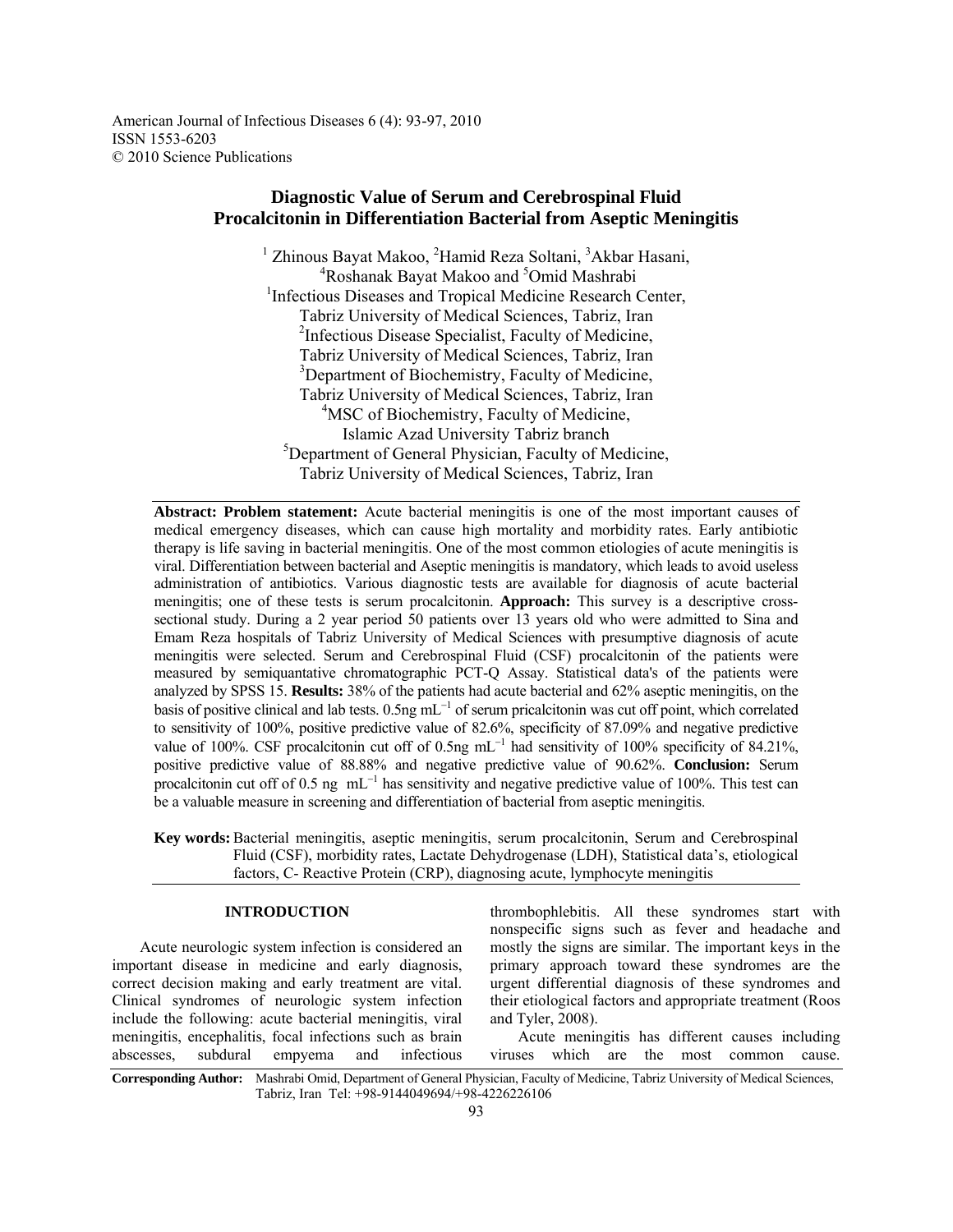Differentiating acute bacterial meningitis from viral meningitis is sometimes baffling for physicians due to the similarities in clinical signs and sometimes even in the results of cerebrospinal fluid analysis, i.e., clinical and laboratory signs cannot always identify the etiological factor. On the other hand early diagnosis of bacterial meningitis and early antibiotic therapy are essentials (Roos and Tyler, 2008; Tunkle *et al*., 2010).

 To reach this goal different biochemical markers such as lactate, C-Reactive Protein (CRP), Lactate Dehydrogenase (LDH) and cerebrospinal fluid ferritin are used some of which have low specificity. Procalcitonin is one of the markers having a higher specificity compared to the others (Roos and Tyler, 2008; Tunkle *et al*., 2010; Kifoed *et al*., 2007; Chris *et al*., 2005; Viallon *et al*., 1999; Juan *et al*., 2009). Procalcitonin is a protein composed of 116 amino acids with molecular weight of 12793 Daltons and it is precursor of the hormone calcitonin. Most calcitonin precursors including procalcitonin are found in the serum of normal people with plasma levels less than 0.1 ng mL<sup>−</sup><sup>1</sup> (Chris *et al*., 2005). In bacterial infections including bacterial meningitis, depending on the severity of infection, serum procalcitonin increases (Roos and Tyler, 2008; Tunkle *et al*., 2010).

 Considering the importance of distinguishing acute bacterial meningitis from aseptic meningitis, starting antibiotic therapy in bacterial cases and avoiding unnecessary antibiotic therapy in aseptic cases this study was designed to evaluate the diagnostic value of serum and cerebrospinal fluid procalcitonin levels in differentiating acute bacterial meningitis from aseptic meningitis.

### **MATERIALS AND METHODS**

 In a descriptive-analytic study carried out on the patients older than 13 years old hospitalized in the infections wards of Imam Reza and Sina Hospitals from 2008-2009 with the primary diagnosis of meningitis, diagnostic value of serum and cerebrospinal fluid procalcitonin levels in differentiating acute bacterial meningitis from aseptic meningitis were evaluated.

 All patients with suspicious signs of meningitis were performed lumbar puncture through third and fourth lumbar vertebral spaces in decubitus position after specialist having the site disinfected using alcohol and iodine to assess cerebrospinal fluid regarding cellular analysis, sugar, protein, LDH, staining and culture.

 Serum and cerebrospinal fluid procalcitonin were measured by infectious disease specialist using semiquantitative immunochromatographic method and bedside kits (B.R.A.H.M.S PCT-R

HENNIGSDORE/GERMANY). This test was performed using six drops of blood or cerebrospinal fluid of the patients on the special sites of the kits and after 30 min the results were compared with kit control strap and the results were divided into following four groups: less than 0.59 ng  $mL^{-1}$ , more than or equal to 10 ng mL<sup>-1</sup> and more than 10 ng mL<sup>-1</sup>.

 The criteria of diagnosing bacterial meningitis were: positive culture of cerebrospinal fluid or positive staining of cerebrospinal fluid or white blood cells count more than 100 with a dominance of polymorphonuclear cells and sugar less than 40 mg  $dL^{-1}$  and protein more than 50 mg  $dL^{-1}$ .

 Obtained data were analyzed using descriptive statistical approaches, chi-square test and unilateral variance analysis and also diagnostic value of the tests was analyzed using SPSS 15 statistical software. p<0.05 was considered statistically significant.

#### **RESULTS**

 This study was carried out on 100 patients, 28 males (56%) and 72 females (44%).

 The mean age of the studied patients was 46.32±22.008 years. 19 people (38%) were diagnosed with acute bacterial meningitis (group 1) and 31 people (62%) with aseptic meningitis (group 2)

 Regarding meningeal irritation signs, neck stiffness was present in 12 people (63.2%) in group 1 and five people  $(61.1\%)$  in group 2 (p<0.001). Regarding other clinical signs (fever, headache and consciousness disturbance) no significant difference was observed between two groups (p>0.05).

 The results obtained from the evaluation of Cerebrospinal Fluid (CSF) parameters and serum are presented in Table 1 and 2. Gram staining of the cerebrospinal fluid was positive in eight patients (16%) who were all in acute bacterial meningitis group  $(42.1\%)$  (p<0.001). Serum and CSF procalcitonin levels of the patients in both groups are presented in Table 3.

Table 1: Evaluation CSF parameter between two groups

|                                          | Group                  |                       |                  |  |  |
|------------------------------------------|------------------------|-----------------------|------------------|--|--|
|                                          | А                      | В                     | P Value          |  |  |
| WBC of CSF                               | $6304.73\pm4835.71$    | $189.37\pm83.61$      | < 0.001          |  |  |
| Protein of CSF<br>$(ng \text{ mL}^{-1})$ | $172.15 \pm 119.12$    | $44.32\pm33.21$       | < 0.001          |  |  |
| Glucose<br><b>LDH</b>                    | 34.10<br>595.97±395.84 | 84.74<br>130.52±59.16 | < 0.001<br>0.040 |  |  |

Table 2: Evaluation Serum parameter between two groups

|     | Group                      |                        |         |  |
|-----|----------------------------|------------------------|---------|--|
|     |                            | в                      | P value |  |
|     | WBC $29184.21 \pm 6169.93$ | $12312.90 \pm 6674.66$ | < 0.001 |  |
| ESR | $56.52 \pm 26.97$          | $32.83 \pm 27.76$      | 0.005   |  |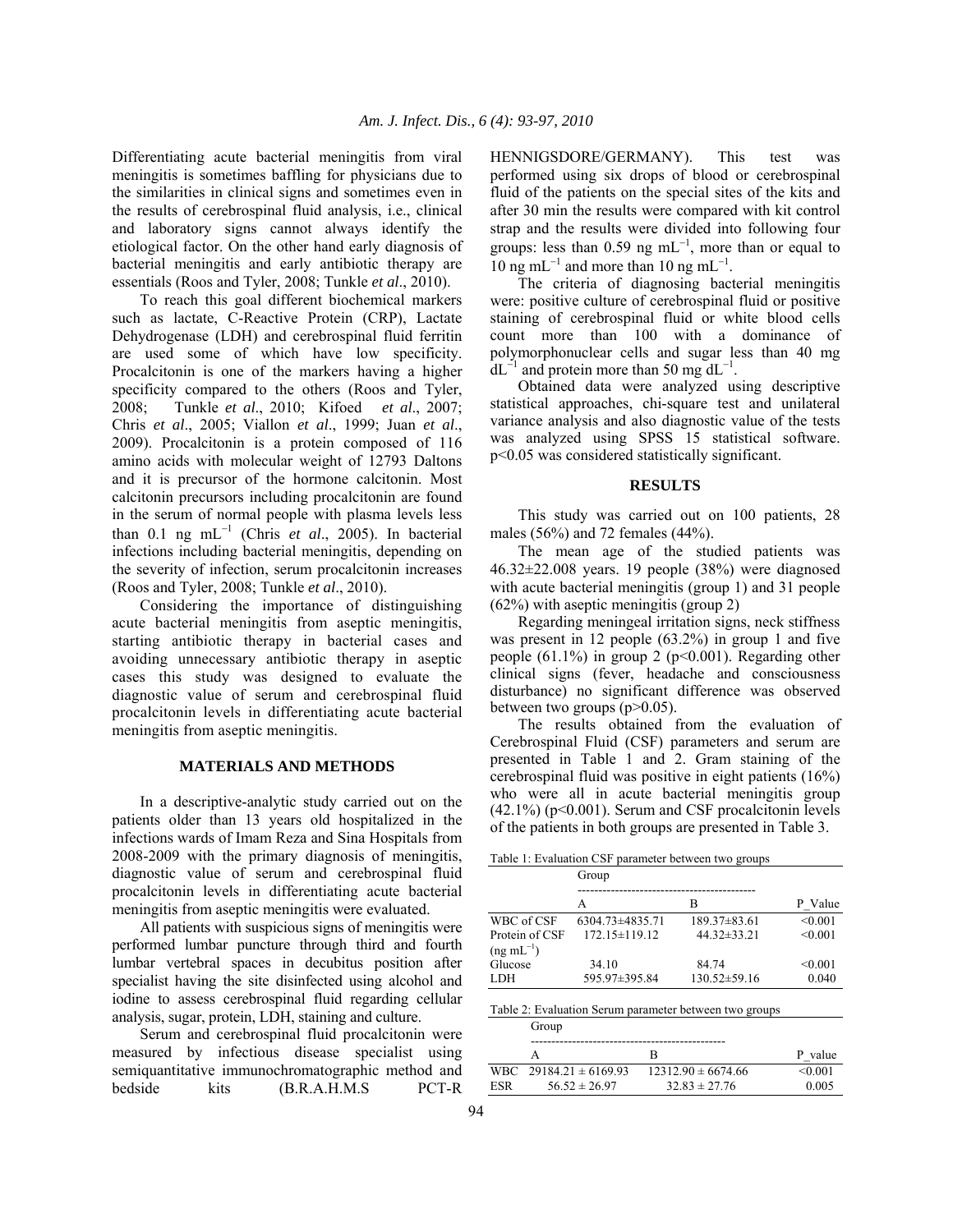|                                | CSF         |             |         | Serum       |              |         |  |
|--------------------------------|-------------|-------------|---------|-------------|--------------|---------|--|
|                                | Group       |             |         | Group       |              |         |  |
|                                |             |             |         |             |              |         |  |
|                                | А           | B           | P value |             |              | P value |  |
| $\leq 0.5$ ng mL <sup>-1</sup> | $3(15.8\%)$ | 29(93.5%)   | < 0.001 |             | $27(87.1\%)$ | < 0.001 |  |
| $0.5-2$ ng mL <sup>-1</sup>    | $6(31.6\%)$ | 1(3.25%)    |         | $3(15.8\%)$ | $2(6.5\%)$   |         |  |
| 2-10 ng mL $^{-1}$             | $7(36.8\%)$ | $1(3.25\%)$ |         | $9(47.4\%)$ | $2(6.5\%)$   |         |  |
| $>10$ ng mL <sup>-1</sup>      | $3(15.8\%)$ | v           |         | $7(36.8\%)$ |              |         |  |

Table 3: Evaluation level of procalcitonin at CSF and serum between two groups

Table 4: comparing Sensitivity, specificity, positive and negative predictive values of parameters

|                                | Sensitivity | Specificity | <b>PPV</b> | <b>NPV</b> |
|--------------------------------|-------------|-------------|------------|------------|
| Protein concentration of serum | 100.00      | 87.09       | 82.60      | 100.00     |
| Protein concentration of CSF   | 84.21       | 93.45       | 88.88      | 90.62      |
| Gram smear of CSF              | 42.10       | 100.00      | 100.00     | 73.80      |
| CSF culture                    | 42.10       | 100.00      | 100.00     | 73.80      |
| Blood culture                  | 21.05       | 96.77       | 80.00      | 66.66      |
| <b>CRP</b>                     | 68.42       | 48.38       | 44.82      | 71.42      |
| Leukocyte                      | 84.73       | 64.51       | 62.06      | 95.23      |
| <b>ESR</b>                     | 94.73       | 48.38       | 52.94      | 93.75      |
| LDH of CSF                     | 100.00      | 54.83       | 57.57      | 100.00     |

Blood culture was positive in five patients (10%) from who four people belonged to group  $1(21.1\%)$  and one person belonged to group 2  $(3.02\%)$  (p = 0.062). There was no significant difference between two groups regarding CRP ( $p = 1$ ).

 Considering the cutoff level of Procalcitonin 0.5 ng mL<sup>-1</sup> for differentiating acute bacterial meningitis from aseptic meningitis, serum procalcitonin possessed sensitivity of 100%, specificity of 87.9%, positive predictive value of 82.6% and negative predictive value of 100%. Sensitivity and specificity of CSF procalcitonin in diagnosing acute bacterial meningitis were 84.21 and 93.54% respectively. Positive and negative predictive values were 88.88% and 90.62% respectively. Sensitivity, specificity, positive and negative predictive values were evaluated and compared (Table 4).

#### **DISCUSSION**

 At the time being there is no clinical or laboratory method which can solely prove or disprove the diagnosis of acute bacterial or viral meningitis instantly and accurately. The present study was carried out to evaluate the predictive value of serum and cerebrospinal fluid procalcitonin in the patients with uncertain acute bacterial meningitis diagnosis. Further studies revealed that 38% of the patients had acute bacterial meningitis and 62% had aseptic meningitis and both groups were homogeneous regarding age and gender variables. Several statistically significant differences were observed between two groups regarding meningeal irritation, mean WBC, protein,

sugar, LDH and Procalcitonin and CSF smear and culture (Roos and Tyler, 2008; Tunkle *et al*., 2010; Kifoed *et al*., 2007; Chris *et al*., 2005; Viallon *et al*., 1999; Taskin *et al*., 2004).

 There was a statistically significant difference between two groups regarding the mean peripheral blood WBC and ESR whereas no significant difference was observed regarding blood culture and CRP. The difference between two groups was statistically significant regarding serum procalcitonin which was in accordance with the similar studies (Gendrel *et al*., 1997; Viallon *et al*., 2005; Kepa *et al*., 2005; Jereb *et al*., 2001; Ray *et al*., 2007).

 Ray *et al*. (2007) in a prospective study carried out on 151 adult patients with meningitis signs concluded that laboratory test results of cerebrospinal fluid are of moderate importance in differentiating bacterial meningitis from the nonbacterial meningitis in cases which Gram staining for bacteria is negative in the beginning however serum procalcitonin is an excellent predictive factor for differentiating acute bacterial meningitis which is similar to our study, the only difference is that in Ray's study CSF procalcitonin levels have not been studied.

 Kepa *et al*. (2005) in another study carried out on 17 adult patients with suppurative bacterial meningoencephalitis and 16 patients with lymphocyte meningitis measured the levels of serum and CSF procalcitonin and concluded that using serum procalcitonin is a key element in differentiating bacterial meningitis from viral meningitis. CSF procalcitonin however is less helpful in the diagnosis of acute meningitis compared to serum procalcitonin, this finding is similar to the findings of our study.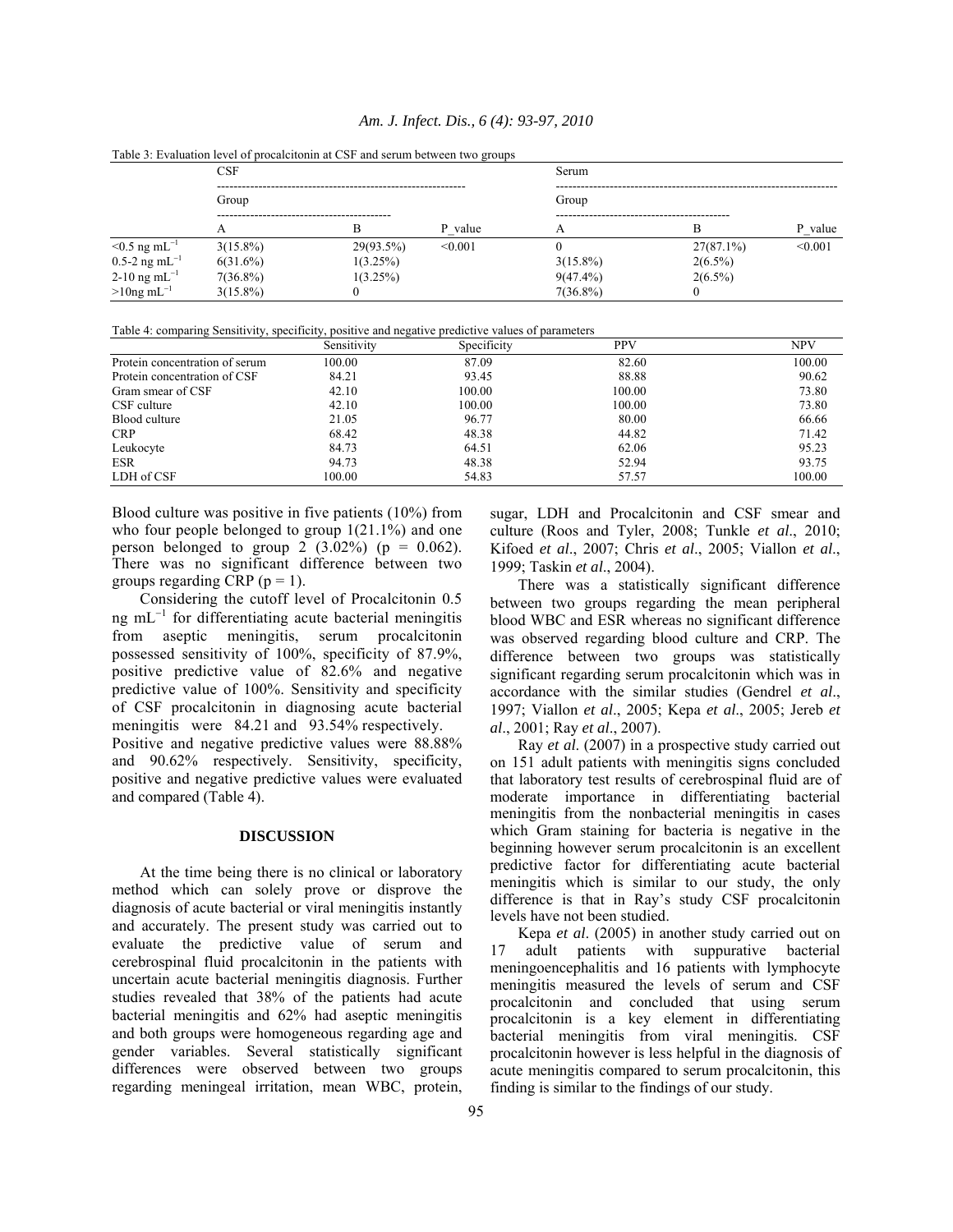In the present study, serum procalcitonin with a cut off of 0.5 ng mL<sup>-1</sup> had a sensitivity and negative predictive value of 100%, specificity of 87.09% and positive predictive value of 82.60% which is indicative of the fact that serum procalcitonin is a valuable and powerful biomarker in diagnosing acute bacterial meningitis.

 Cerebrospinal fluid procalcitonin also with a cut off of 0.5 ng mL<sup>-1</sup> had a sensitivity of 84.21%, specificity of 93.54%, positive predictive value of 88.88% and negative predictive value of 90.62% which indicates that after serum procalcitonin, it could be considered a good biomarker in differentiating acute bacterial meningitis.

 Jereb *et al*. (2001) in a prospective study carried out on 45 adult patients evaluated the predictive value of serum and CSF procalcitonin levels in diagnosing bacterial meningitis. In their study 20 patients had bacterial meningitis and 25 patients suffered Tick born encephalitis. They concluded that serum procalcitonin more than 0.5 ng mL<sup>-1</sup> had a 100% positive predictive value for bacterial meningitis and hypothesized that serum and CSF procalcitonin in the levels more than 0.5 ng mL<sup>-1</sup> was a reliable indicator in diagnosing bacterial infection of central nervous system with Maximal positive predictive value and high negative predictive value which were in accordance with the results obtained from our study.

 Viallon *et al*. (1999) in another study carried out on 105 adult patients with bacterial meningitis concluded that serum procalcitonin levels more than 0.2 ng mL<sup>-1</sup> had a sensitivity and specificity of 100% in diagnosing acute bacterial meningitis. A sensitivity and specificity of serum procalcitonin ≥0.5 ng mL<sup>-1</sup> in our study were 100 and 87.0% prospectively.

 On the contrary, in another study carried out by Hoffman *et al*., 2001 they reported a low sensitivity of serum procalcitonin in diagnosing bacterial meningitis in adults especially with unknown etiologic and or hospital acquired reasons which is different from the results obtained from our study. This difference may be due to the fact that all the patients in our study had community acquired meningitis, hospital sources were negative, unusual organisms were rarely responsible for acute bacterial meningitis and very few patients were positive for unusual organisms.

## **CONCLUSION**

 Considering the 100% sensitivity and negative predictive value of serum procalcitonin, this test can be used as a powerful and desired screening test in differentiating bacterial meningitis from aseptic meningitis. In addition, thanks to its rapid procedure within 30 min, availability and not needing high-tech equipment serum procalcitonin in association with other parameters seems to be of great help in decisionmaking for starting antibiotic therapy in the uncertain cases of acute bacterial meningitis and it can also prevent uncontrolled and unnecessary use of antibiotics in aseptic meningitis.

### **REFERENCES**

- Chris, T., M. Crain and B. Muller, 2005. Procalcitonin in bacterial infections-type, hope, more or less. Swiss Med Wkly, 135: 451-458.
- Gendrel, D., J. Raymond, M. Assicot F. Moulin and J. Inigues *et al*., 1997. Measurement of procalctinin levels in children with bacterial viral meningitis. Clin. Infect. Dis., 24: 1240-1242. PMID: 9195090
- Hoffman, D., U. Reuter, F. Masubr, M. Holtkamp and N. Kassim *et al*., 2001. Low sensitivity of serum procalcitonin in bacterial meningitis in adults. Scandinavian J. Inf. Dis., 33: 215-218. PMID: 11303813
- Jereb, M., I. Muzlovic, S. Hojker and F. Strle, 2001. Predictive value of serum and cerebrospinal fluid procalcitonin levels for the diagnosis of bacterial meningitis. Infection, 29: 209-212. PMID: 11545482
- Juan, C.L., S.B.M. Tamrin, S.A. Ismail, R.M. Dan and M.R. Sulaiman *et al*., 2009. Relationship between nickel exposure and the level of carcinoembryonic antigen among welders in an automotive plant. Am. J. Applied Sci., 6: 2078-2084. DOI: 10.3844/ajassp.2009.2078.2084
- Kepa, L., G.B. Oczko and D. Bledowski, 2005. Procalitonin (PCT) concentration in cerebrospinal fluid and plasma of patients with purulent and lymphocytic meningoencephalitis. Przegl Epidemiol., 59: 703-709. PMID: 16433312
- Kifoed, K., O. Andersen, G. Kronborg, M. Trede and J. Petersen *et al*., 2007. Use of plasma C-reactive protein, procalcitonin, neutrophils, macrophage migration inhibitory factor, soluble urikinase-type plasminogen activator receptor and soluble triggering receptor expressed on myeloid cells-1 in combination to diagnose infections: A prospective study. Crit. Care, 11. PMID: 17362525
- Ray, P., A.G. Badarou, A. Viallon, D. Bouuoille and M. Arthaud *et al*., 2007. Accuracy of the cerebrospinal fluid results to differentiate bacterial from non bacterial meningitis in case of negative gramstained smear. Am. J. Emerg. Med., 25: 179-184. PMID: 17276808